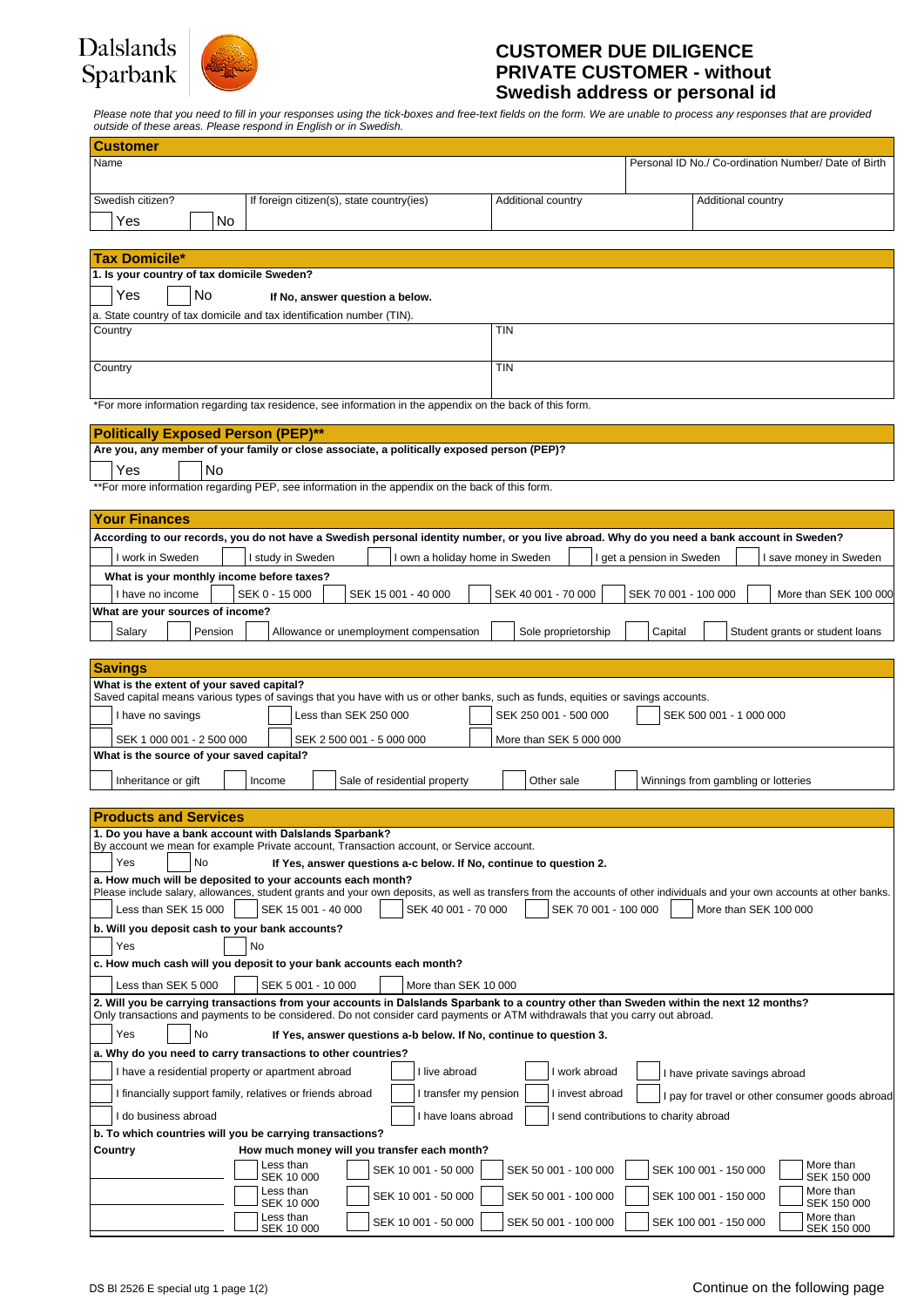# Dalslands<br>Sparbank



## **CUSTOMER DUE DILIGENCE PRIVATE CUSTOMER - without Swedish address or personal id**

| 3. Will you be receiving transactions to your accounts in Dalslands Sparbank from a country other than Sweden within the next 12 months?<br>Only transactions and payments to be considered. Do not consider card payments or ATM withdrawals that you carry out abroad. |                         |                                                                    |                                                      |                                                                 |                                                                            |  |
|--------------------------------------------------------------------------------------------------------------------------------------------------------------------------------------------------------------------------------------------------------------------------|-------------------------|--------------------------------------------------------------------|------------------------------------------------------|-----------------------------------------------------------------|----------------------------------------------------------------------------|--|
| Yes<br>No<br>If Yes, answer questions a-b below. If No, continue to question 4.                                                                                                                                                                                          |                         |                                                                    |                                                      |                                                                 |                                                                            |  |
| a. Why do you need to receive transactions from other countries?                                                                                                                                                                                                         |                         |                                                                    |                                                      |                                                                 |                                                                            |  |
| I have a residential property or apartment abroad<br>I have sold a product to a person or a company abroad                                                                                                                                                               |                         |                                                                    |                                                      |                                                                 |                                                                            |  |
| I get financial support from family, relatives or friends abroad<br>I work abroad and transfer my salary                                                                                                                                                                 |                         |                                                                    |                                                      |                                                                 |                                                                            |  |
| I have taken loans abroad                                                                                                                                                                                                                                                |                         |                                                                    |                                                      | I transfer money from my private savings abroad                 |                                                                            |  |
| I have sold equities or other securities abroad                                                                                                                                                                                                                          |                         |                                                                    |                                                      | I have winnings from gambling or lotteries abroad               |                                                                            |  |
| I do business abroad                                                                                                                                                                                                                                                     |                         |                                                                    |                                                      | I receive my pension from abroad                                |                                                                            |  |
| b. From which countries will you be receving transactions?                                                                                                                                                                                                               |                         |                                                                    |                                                      |                                                                 |                                                                            |  |
| Country                                                                                                                                                                                                                                                                  |                         | How much money will you transfer each month?                       |                                                      |                                                                 |                                                                            |  |
|                                                                                                                                                                                                                                                                          | Less than<br>SEK 10 000 |                                                                    | SEK 10 001 - 50 000                                  | SEK 50 001 - 100 000                                            | More than<br>SEK 100 001 - 150 000<br>SEK 150 000                          |  |
|                                                                                                                                                                                                                                                                          | Less than<br>SEK 10 000 |                                                                    | SEK 10 001 - 50 000                                  | SEK 50 001 - 100 000                                            | More than<br>SEK 100 001 - 150 000<br>SEK 150 000                          |  |
|                                                                                                                                                                                                                                                                          | Less than               |                                                                    | SEK 10 001 - 50 000                                  | SEK 50 001 - 100 000                                            | More than<br>SEK 100 001 - 150 000                                         |  |
|                                                                                                                                                                                                                                                                          | SEK 10 000              |                                                                    |                                                      |                                                                 | SEK 150 000                                                                |  |
| 4. Do you have a currency account with Dalslands Sparbank?<br>Yes<br>No                                                                                                                                                                                                  |                         |                                                                    |                                                      |                                                                 |                                                                            |  |
| a. Why do you need an account for depositing money in another currency?                                                                                                                                                                                                  |                         | If Yes, answer questions a-b below. If No, continue to question 5. |                                                      |                                                                 |                                                                            |  |
| I receive a salary or other income from abroad                                                                                                                                                                                                                           |                         |                                                                    |                                                      |                                                                 |                                                                            |  |
|                                                                                                                                                                                                                                                                          |                         |                                                                    |                                                      |                                                                 | I buy and sell equities and other securities or invest in another currency |  |
| I have savings in another currency                                                                                                                                                                                                                                       |                         |                                                                    |                                                      | I have a residential property, apartment or holiday home abroad |                                                                            |  |
| b. How much money will you be depositing to your currency accounts each month?                                                                                                                                                                                           |                         |                                                                    |                                                      |                                                                 |                                                                            |  |
| Less than SEK 10 000<br>5. Do you have regular savings with Dalslands Sparbank?                                                                                                                                                                                          |                         | SEK 10 001 - 50 000                                                | SEK 50 001 - 100 000                                 | SEK 100 001 - 150 000                                           | More than SEK 150 000                                                      |  |
| By savings, we mean investments in funds, equities, or deposits to savings accounts.                                                                                                                                                                                     |                         |                                                                    |                                                      |                                                                 |                                                                            |  |
| Yes<br>No                                                                                                                                                                                                                                                                |                         | If Yes, answer questions a-c below. If No, continue to question 6. |                                                      |                                                                 |                                                                            |  |
| a. Are your savings for the short or long term?                                                                                                                                                                                                                          |                         |                                                                    |                                                      |                                                                 |                                                                            |  |
| Short term $(0 - 5$ years)                                                                                                                                                                                                                                               |                         | Long term (more than 5 years)                                      |                                                      |                                                                 |                                                                            |  |
| b. How much will you be saving each month?                                                                                                                                                                                                                               |                         |                                                                    |                                                      |                                                                 |                                                                            |  |
| Less than SEK 5 000                                                                                                                                                                                                                                                      |                         | SEK 5 001 - 10 000                                                 | More than SEK 10 000                                 |                                                                 |                                                                            |  |
| c. What are the main sources of the money you are saving with us?                                                                                                                                                                                                        |                         |                                                                    |                                                      |                                                                 |                                                                            |  |
| Salary, pension or allowance                                                                                                                                                                                                                                             |                         | Income from sole proprietorship                                    |                                                      | Income from capital                                             | Inheritance or gift                                                        |  |
| Winnings from gambling or lotteries                                                                                                                                                                                                                                      |                         | Sale of residential property                                       |                                                      | Sale of a company                                               |                                                                            |  |
| 6. Do you have indurance savings with Dalslands Sparbank?<br>By insurance savings is meant, for instance, an endowment insurance policy or pension savings                                                                                                               |                         |                                                                    |                                                      |                                                                 |                                                                            |  |
| Yes<br>No                                                                                                                                                                                                                                                                |                         | If Yes, answer questions a-c below. If No, continue to question 7. |                                                      |                                                                 |                                                                            |  |
| a. Are your savings for the short or long term?                                                                                                                                                                                                                          |                         |                                                                    |                                                      |                                                                 |                                                                            |  |
| Short term $(0 - 5$ years)                                                                                                                                                                                                                                               |                         | Long term (more than 5 years)                                      |                                                      |                                                                 |                                                                            |  |
| b. How much will you be saving each month?<br>Less than SEK 5 000                                                                                                                                                                                                        |                         |                                                                    | More than SEK 10 000                                 |                                                                 |                                                                            |  |
| SEK 5 001 - 10 000<br>c. What are the main sources of the money you are saving with us?                                                                                                                                                                                  |                         |                                                                    |                                                      |                                                                 |                                                                            |  |
| Salary, pension or allowance                                                                                                                                                                                                                                             |                         | Income from sole proprietorship                                    |                                                      | Income from capital                                             | Inheritance or gift                                                        |  |
| Winnings from gambling or lotteries                                                                                                                                                                                                                                      |                         | Sale of residential property                                       |                                                      | Sale of a company                                               |                                                                            |  |
| 7. Do you have a private loan with Dalslands Sparbank?                                                                                                                                                                                                                   |                         |                                                                    |                                                      |                                                                 |                                                                            |  |
| If Yes, answer question a below.<br>No<br>Yes                                                                                                                                                                                                                            |                         |                                                                    |                                                      |                                                                 |                                                                            |  |
| a. Why did you apply for your loan?                                                                                                                                                                                                                                      |                         |                                                                    |                                                      |                                                                 |                                                                            |  |
| Purchase or renovation of a home                                                                                                                                                                                                                                         |                         |                                                                    | Purchase of a car, motorcycle or boat                | Consolidation of other loans                                    |                                                                            |  |
| Travel or other consumer goods                                                                                                                                                                                                                                           |                         | Investment capital                                                 |                                                      |                                                                 |                                                                            |  |
|                                                                                                                                                                                                                                                                          |                         |                                                                    |                                                      |                                                                 |                                                                            |  |
| If you like you can leave your email and phone number in case we need to reach you with inportant information.<br>Email address                                                                                                                                          |                         |                                                                    |                                                      | Phone number                                                    |                                                                            |  |
|                                                                                                                                                                                                                                                                          |                         |                                                                    |                                                      |                                                                 |                                                                            |  |
| I hereby certify that the information provided in this form is true, complete and accurate.                                                                                                                                                                              |                         |                                                                    |                                                      |                                                                 |                                                                            |  |
| Signature*                                                                                                                                                                                                                                                               |                         |                                                                    |                                                      |                                                                 |                                                                            |  |
| Signature<br>Date                                                                                                                                                                                                                                                        |                         |                                                                    | Check if you have filled in<br>the form as a trustee |                                                                 |                                                                            |  |
|                                                                                                                                                                                                                                                                          |                         |                                                                    |                                                      |                                                                 |                                                                            |  |
| Clarification of signature (name printed)                                                                                                                                                                                                                                |                         |                                                                    |                                                      |                                                                 |                                                                            |  |
|                                                                                                                                                                                                                                                                          |                         |                                                                    |                                                      |                                                                 |                                                                            |  |
|                                                                                                                                                                                                                                                                          |                         |                                                                    |                                                      |                                                                 |                                                                            |  |

<sup>\*</sup>Signing is mandatory